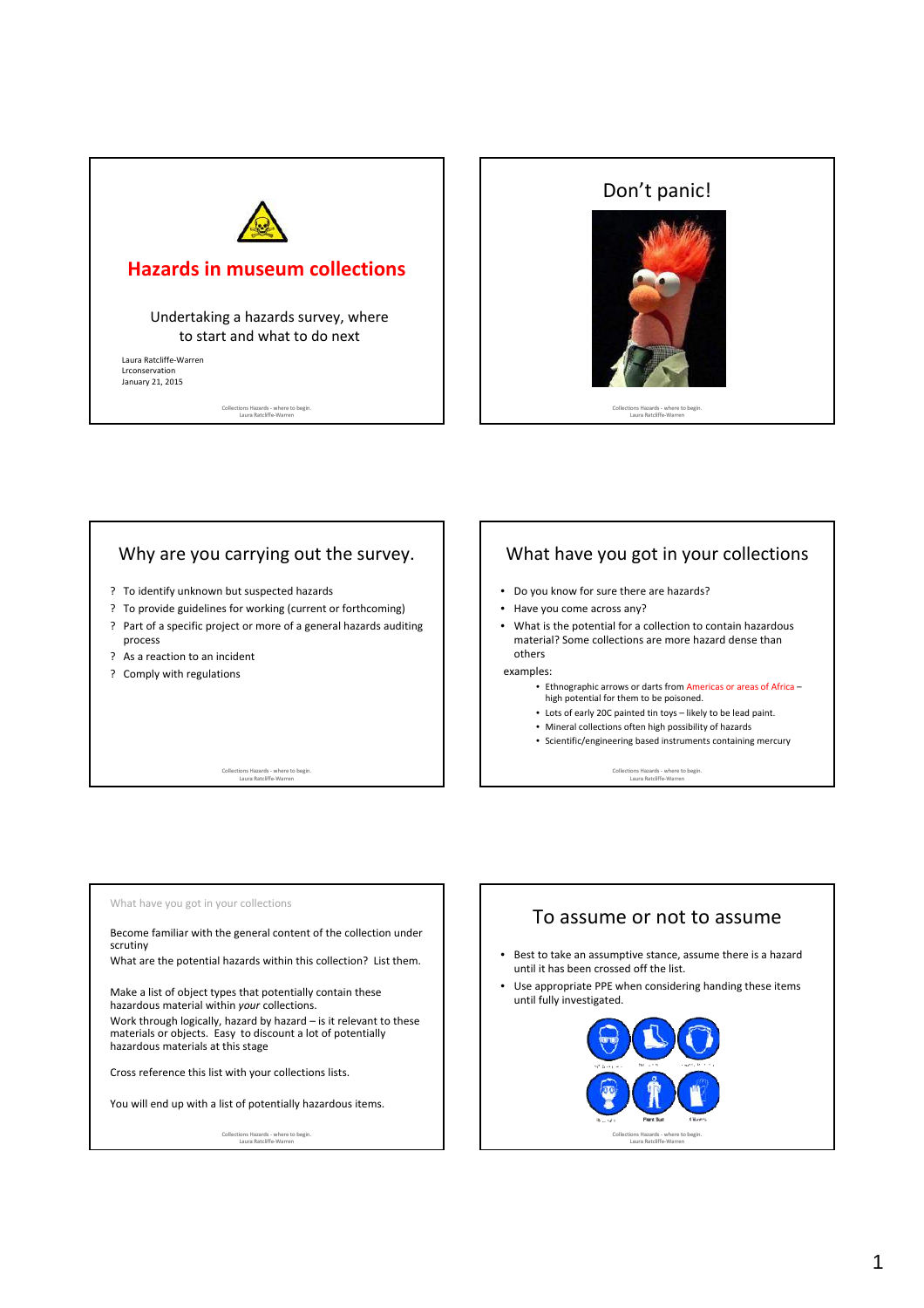### What next

You know what you think you have – read around the subject. Gain a basic appreciation for the risks involved with the specific hazardous materials that may affect you.

•Draw up some hazard data sheets

•Carry out appropriate risk assessments; handling, repackaging, cleaning objects

•Draw up working guidelines to keep staff and objects safe. Make it simple and relevant.

•Think of what to do with any potentially contaminated packing materials

•Set up a triage kit to isolate problem items

Collections Hazards ‐ where to begin. Laura Ratcliffe‐Warren

#### Keep it relevant.

- Easy to get carried away so do maintain a healthy sense of perspective
- Is all of the hazard data relevant to what you are doing. The degree of hazard is often tiered depending on the task. For example some minerals are classified as hazardous but only if finely ground. It's minerials are classified as incapality and to be aware of this but is anything you are going to be doing to this item require that level of consideration?
- No one has the time or money to waste on overly complex and expensive mechanisms for coping with hazards, it doesn't need to be over the top.
- Identify serious problems and think about getting <sup>a</sup> specialist in. Firearms, live rounds, radioactive material.
- In such cases, identify how to stay safe and then know who you need to call.
- Know when to panic carefully and in a sensible manner of course!

Collections Hazards ‐ where to begin. Laura Ratcliffe‐Warren





## Who will do this work

- Museum staff
- Volunteers
- A conservator
- Specialist professional (conservator, radiation protection supervisor, specific materials/hazard specialist)
- All of the above.

Decide on a suitable way of communicating the risks to each group.

Collections Hazards ‐ where to begin. Laura Ratcliffe‐Warren